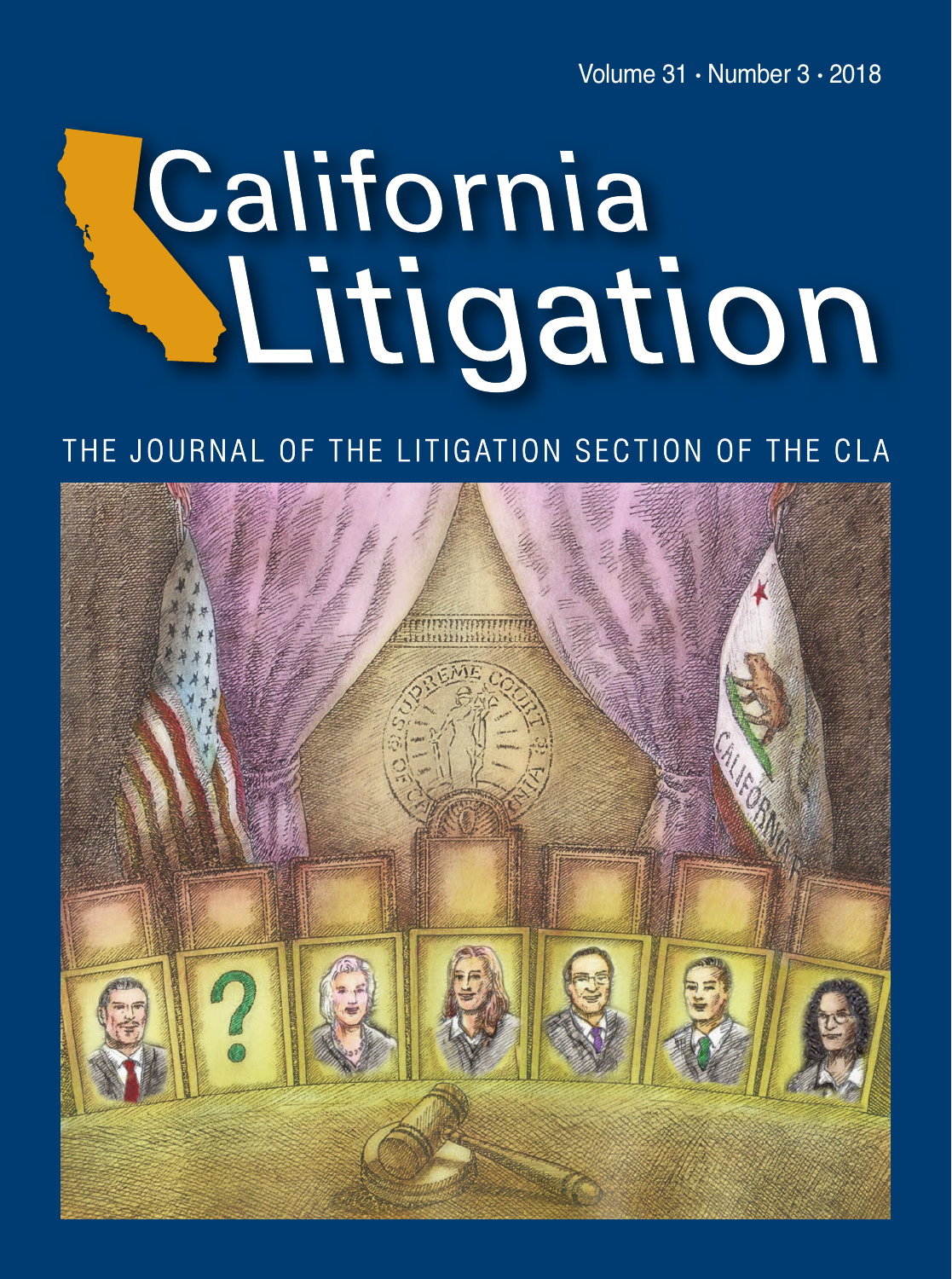## **What Is Neutral-Driven Dispute Resolution (NDR) And When Do I Need It?**

**By Rob Christopher & Sonya Sigler**





**Rob Christopher Sonya Sigler**

he face of Alternative Dispute Resolution (ADR) has been changing in recent years with the addition of online dispute resolution and other innovations for use by litigators. One innovation is

Neutral-Driven Dispute Resolution (NDR), a potential solution for limited stakes disputes which, if not settled quickly, will cost more

**California Litigation** Vol. 31 • No. 3 • 2018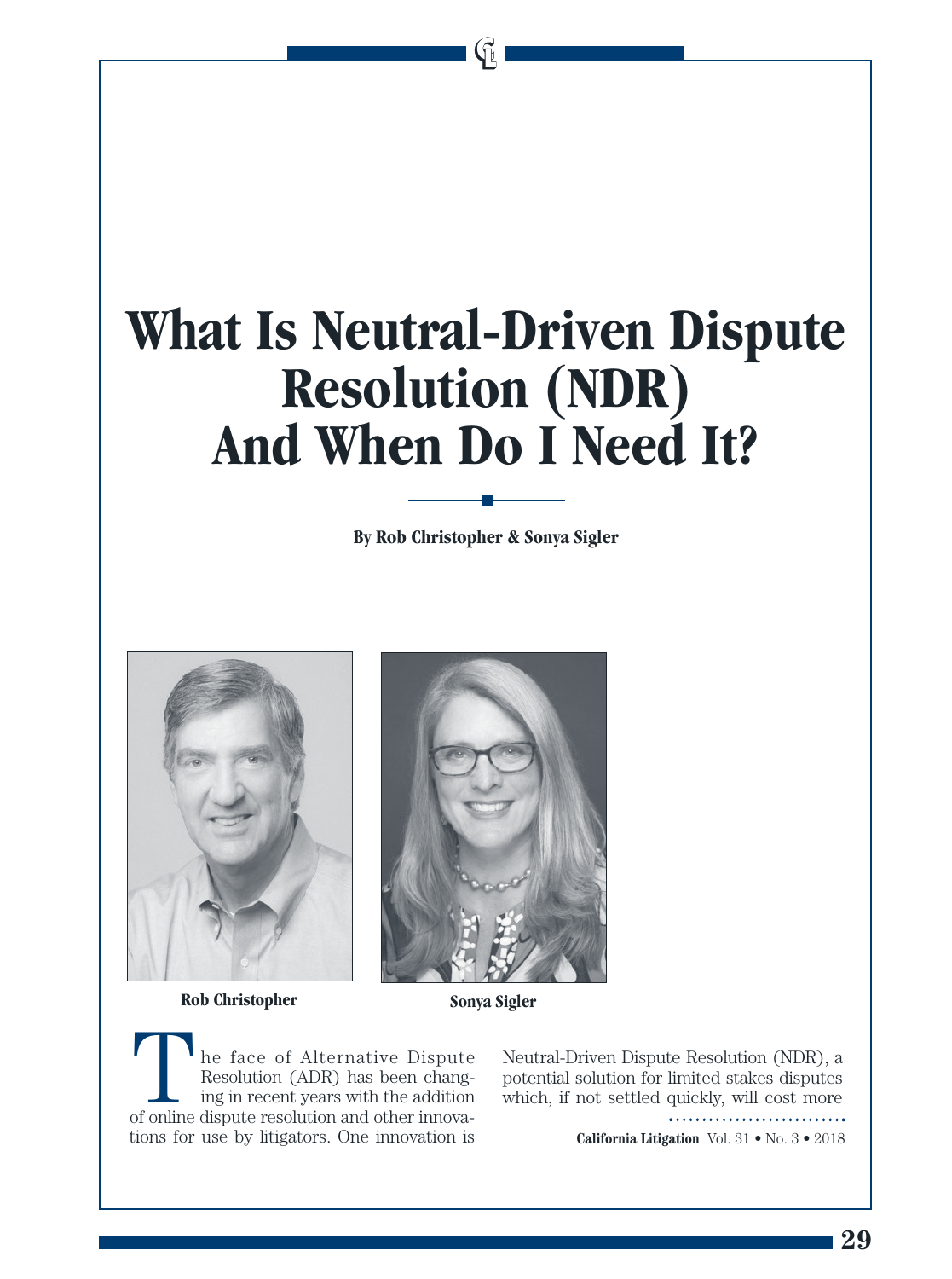to litigate, arbitrate or mediate than they are worth to the parties. This article explores what NDR is and isn't, where it makes sense and doesn't, and what it can mean to you.

#### **What is NDR? Where does it come from?**

NDR is exactly what its name implies, an alternative dispute resolution process driven by the neutral decision-maker(s) instead of opposing lawyers. NDR empowers a *mutually selected, independent* neutral judge, expert or panel to (a) personally conduct a robust, yet stakes-sensitive investigation into what happened and what law controls a dispute and, (b) if necessary, ultimately decide the dispute. In NDR, neutral(s), and not the parties' dueling attorneys, drive and control the investigation of facts and law to simplify, consolidate and expedite a practical and cooperative search for truth, taking into account the limited stakes. For example, neutral-conducted witness interviews replace depositions, mandatory disclosures replace records discovery wars, and conversations replace briefs. The roles of parties' attorneys consequently are limited to what the neutral(s) request and to what clients want by way of advice, counsel and/or liaison to the neutral(s). This "neutraldriven" nature of NDR makes it very different procedurally from the courts and other popular ADR methods like mediation and arbitration, and enables savings and rationality in time and money costs where stakes are limited. In these ways, NDR is more akin to Continental Europe's judge-as-investigator justice model, with the primary differences being that NDR is private and neutrals are chosen by the parties rather than the state.

NDR was born from the need for a principled, cost-effective dispute resolution method when the limited stakes of a case do not justify the actual and hidden costs associated with litigation and its traditional alternatives. Many cost-conscious individuals and businesses in common commercial contract disputes, for example, have decried the absence of a fast, principled process and outcome that is costeffective yet allows them to seek vindication and avoid what may be viewed as extorted compromise. These people value truth, relationships, and reputation over "winning at all costs." The same can be true in other kinds of disputes as well, as suggested below. NDR can be used for many such disputes among people who believe they are right, want a timely and cost-effective solution to their dispute, and realize real justice is impossible when costs consume the stakes.

#### **What are the benefits of NDR?**

Though the specific rules and steps can vary, when done right, NDR can deliver on critical criteria when selecting an ADR method:

1. NDR limits time and costs to rational levels by focusing all investigation and analysis on non-adversarial truth-seeking instead of enabling maneuver for advantage. Where gamesmanship and opportunity for ego and emotional triggering are reined in, savings in both legal and hidden costs multiply, real justice proportional to financial stakes is enabled, and the interests of attorneys and clients enjoy far greater alignment.

2. NDR makes the *workload predictable and controllable*, enabling candidate neutrals (and potentially even legal advisors) to competitively quote *fixed or capped fees* and *costs in advance at stakes-sensitive levels—*something virtually impossible in an adversarial process.

3. NDR *investigation and analysis are robust* because the neutral(s) are empowered to obtain whatever information they want in the manner they want it from parties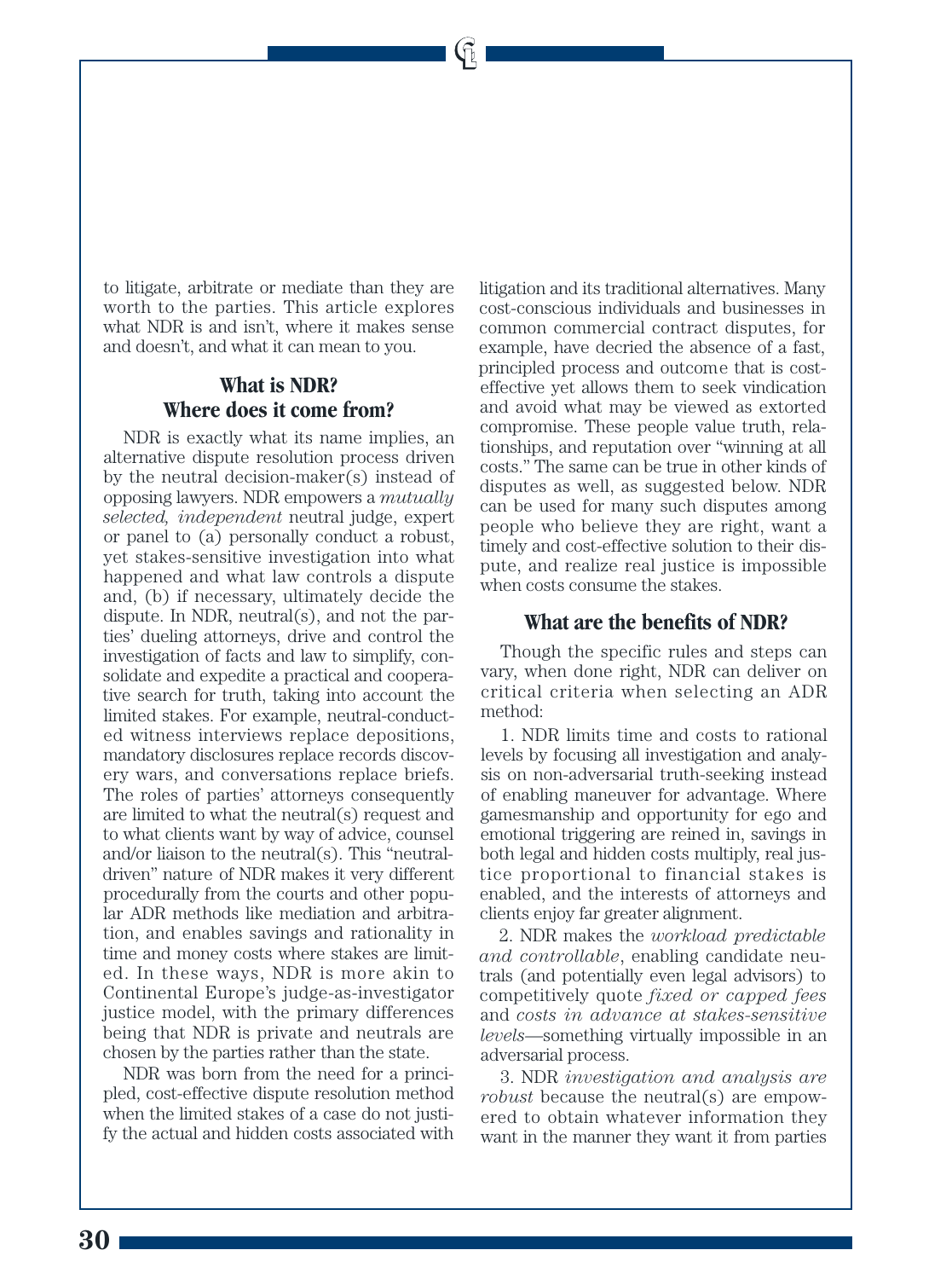who have agreed to cooperate fully and promptly. To that end, the neutral(s) must have traditional judicial discretion to deter any failure to cooperate with potential adverse inferences or findings.

> '*Neutral-driven dispute resolution is not a panacea, but it is a real cure for the injustice and profit-consuming waste, costs and distractions of many common, limited stakes lawsuits.*'

4. NDR is *fair* because (a) process rules and neutral(s) are independent and mutually selected, (b) neutral(s) can be fully vetted for conflicts of interest, integrity and experience/expertise, and (c) the risks of disadvantage for being less powerful or outlawyered are essentially eliminated.

5. NDR is *private* and can be kept as *confidential* as the parties may agree.

6. The NDR process has great *flexibility,* including options for the number and expertise of neutrals, facilitated negotiation (mediation) before decision, the choice between a binding and court-enforceable decision or advisory neutral evaluation, and expedited (preferably appellant-paid) review by additional neutrals to assure against plainly wrong or biased outcomes.

7. NDR satisfies parties' critical psychological needs to *be heard*, to feel enfranchised in the process, to have legal counsel advising them, to feel fairly treated, and to preserve dignity regardless of outcome.

8. NDR controls opportunities for and the negative consequences of ego baiting, emotional triggering, and frivolous claims and defenses by all participants. Moreover, in a business contract, NDR provisions protect parties and lawyers from themselves by disincentivizing all these forms of waste and their ability to fuel negative perceptions of our profession and justice system.

#### **What does NDR mean for litigators?**

NDR is an additional problem-solving path for litigators, offering an option that makes more sense for clients in otherwise lose-lose situations while aligning lawyer and client financial interests in uneconomic cases. NDR is also a complementary tool for litigators' current practices because they can responsibly manage or refer out cases that otherwise make no economic sense (to them or their clients), concentrate on cases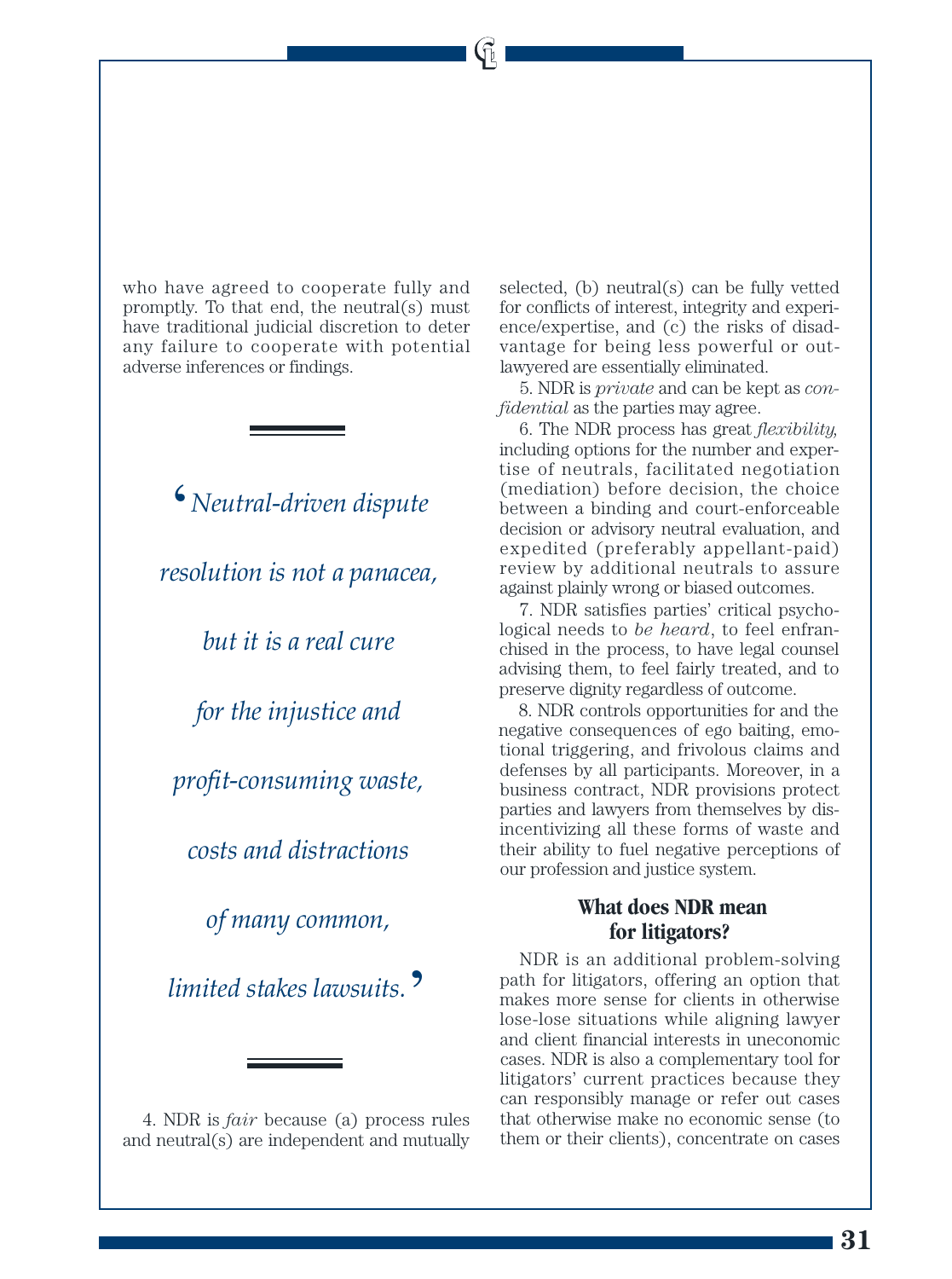that do make economic sense, and earn greater client trust and loyalty for high stakes situations that truly warrant zealous adversarial representation.

#### **Where does NDR make sense?**

NDR can be ideal for limited stakes disputes arising out of commercial contracts. It is easy to implement at the outset of a relationship by specification in written contracts for whatever range of disputes the parties agree would make sense. It can also be chosen by the parties and counsel after a dispute has arisen, although mutual distrust, suspicion and advantage-seeking make it a harder mutual choice at that point. Following is a nofrills sample NDR contract clause:

"DISPUTE RESOLUTION. The parties agree to submit any dispute arising out of or relating to this Agreement to \_\_\_\_\_\_\_\_\_\_\_\_\_\_\_\_ [NDR service provider] for binding neutral-driven, non-adversarial resolution according to its then-current rules."

NDR may be especially appropriate in limited stakes disputes involving the following kinds of parties and situations: Construction companies (where time is dear, margins are already thin, and time is of the essence due to risks of domino delays), realtors (where claimed failures to disclose material facts vex brokers, sellers and buyers alike), start-up companies and their investors (where legal fees spent on disputes can waste precious capital), commercial buyers and sellers (where valuable relationships can be saved), independent service contractors (where small disputes kill profits and ruin reputations), family partnerships and small estates (where feuding families spend the corpus on legal expense and holiday dinners change forever), cross-border transactions (where foreign business partners loathe the hostility and costly gamesmanship of American justice), and insurers and insureds (where faster, cheaper claims resolutions should improve customer satisfaction and ultimately save billions nationally in lower premiums).

#### **Where doesn't NDR make sense?**

- $\blacktriangledown$  As with Arbitration and Mediation, NDR is not right for some situations:
- When the parties can voluntarily share enough information and settle, with or without the help of lawyers, before initiating legal action.  $\vert\bm{\mathcal{V}}\vert$
- $\blacktriangleright$  When stakes are so high that the adversarial process is worth its many actual and hidden costs.
- When an indispensable third party or a nonparty witness will not cooperate.  $\boldsymbol{V}$
- $\blacktriangleright$  When immediate equitable relief—like a temporary restraining order or preliminary injunction—is needed.
- When one side simply won't agree to NDR for whatever reason(s)—especially likely in tort and other claims between or among strangers and any relationshipbased claims where one side is inherently suspicious (or counseled to be suspicious) of anything the other side might suggest.  $|{\boldsymbol{V}}|$
- $\blacktriangledown$  When considerations of public policy prevent otherwise willing parties from effectively agreeing to it.

#### **What are the obstacles to using/ adopting NDR?**

NDR isn't used in a widespread fashion for limited stakes cases even though variations have been around for many years under the rubrics of "Ombudsmen" and "Neutral-Fact-Finding." The reasons are several and interactive. First, creative, outside-the-box innovations like NDR, and the large gap in civil